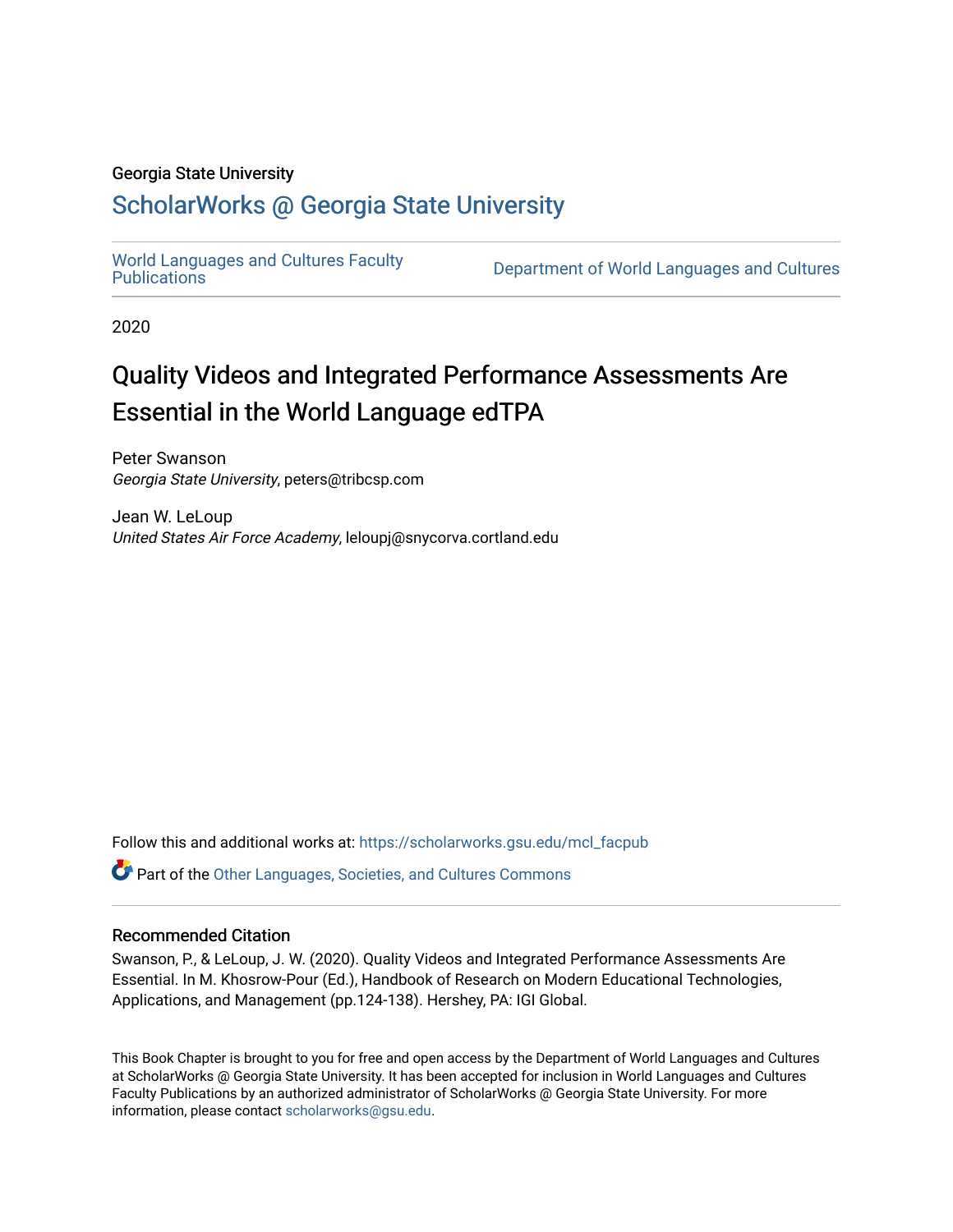# **Quality Videos and Integrated Performance Assessments Are Essential in the World Language edTPA**

**First Author: Pete Swanson, Ph.D.**  *United States Air Force Academy, USA United States of America*

**Second Author: Jean W. LeLoup, Ph.D.**

 *United States Air Force Academy, USA United States of America*

# **ABSTRACT**

*For more than 60 years, educational reform in the United States of America has been driven by four major questions revolving around teacher attributes, effectiveness, knowledge, and outcomes. Today, outcomes for not only students but also for those who teach them have become a focal point. The purpose of this chapter is to discuss the World Language edTPA*—*a performance-based, subject-specific assessment for pre-service teachers in 27 content areas that is now in place in 41 states and the District of Columbia. The authors begin by highlighting educational policy and best practices in teaching languages before providing research-based suggestions regarding the development of a high-quality portfolio by focusing on video recording considerations and the use of the integrated performance assessment.* 

# **INTRODUCTION**

For decades teacher education has been under siege (Swanson, 2017), and teacher preparation in the United States continues to be in educational reformers' crosshairs more than ever these days (Cochran-Smith, 2000). While the Trump administration has focused largely on financial and geopolitical issues, teacher preparation has been the focus since the 1960s when President Lyndon B. Johnson introduced legislation known as the War on Poverty, which Congress passed into law as the *Elementary and Secondary Education Act of 1965* (ESEA) in 1965 (P.L. 89-10. With such massive impact, the ESEA act essentially jump-started the next 60 years of educational reform in the United States (US). Cochran-Smith (2000) advanced the notion that since the mid-1950s educational reform can be documented in terms of four major driving questions: teacher attributes, effectiveness, knowledge, and outcomes. She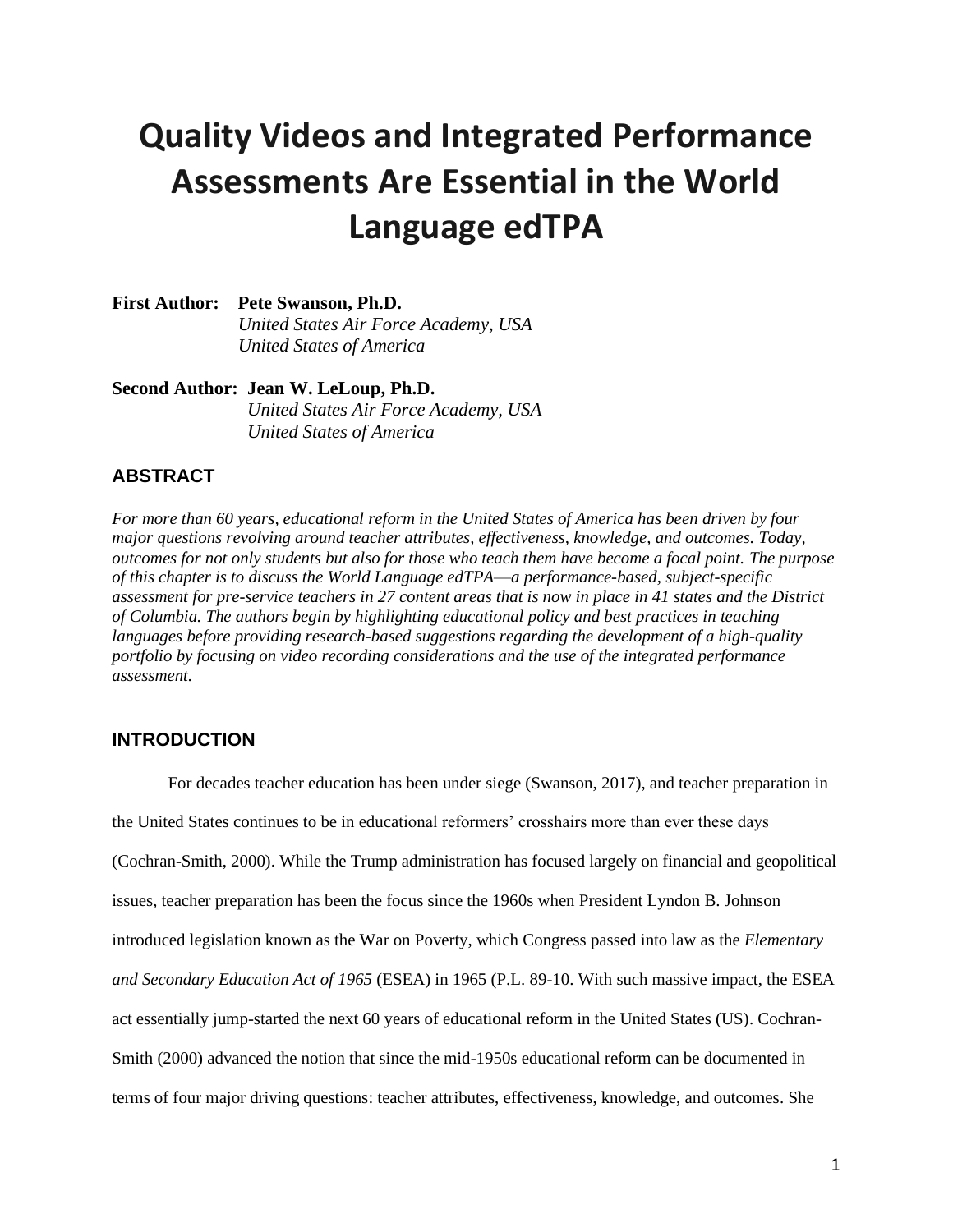noted that the political climate shaped the order in which these questions emerged, the kind and degree of public attention afforded to K–12 education, the demand for and supply of teachers, state and federal policies regarding funding, and even perceptions of teacher education as a profession.

# **Attributes**

Beginning with the Eisenhower administration through the 1960s, the Attributes question inquired about the characteristics and of potential teachers, qualities of good teachers and teacher education programs at the time when President Eisenhower and other world leaders noted a severe shortage of language teachers (Swanson, 2012). In terms of teaching world languages (WL), there were few empirical studies focused on language teachers. Researchers investigated the personal characteristics of teachers, and those that trained them, such as having a friendly voice free of a strong foreign accent and good pronunciation based on accepted standards of usage (Los Angeles City Schools 1963). Language teaching organizations such as the Modern Language Association promoted the notion that language teachers must be able to command the target language (TL), and they must have factual and conceptual knowledge from various disciplines as well as strong pedagogical knowledge (Axelrod, 1966).

# **Effectiveness**

From the late 1960s through the first Reagan administration in the 1980s, a shift of focus began to emerge with a focus on examining the attributes of teachers and preparation programs. The emphasis on studying teacher and preparation program attributes was replaced with what it means to be an effective instructor. Questions revolved around effective teaching processes and strategies and what teacher education processes were most effective in ensuring that pre-service teachers learn these strategies. Researchers placed attention on effective teaching processes and strategies and what teacher education practices were the most successful in confirming that pre-service teachers learn and use these strategies. It was at this time that many teacher preparation programs invested in and developed systems for evaluating pre-service teachers according to certain objectives as well as performance criteria (Gage, 1972).

With respect to language teaching, for example, WL program improvement was developed for Indiana colleges and universities focusing on five stages: (1) identifying practices in foreign language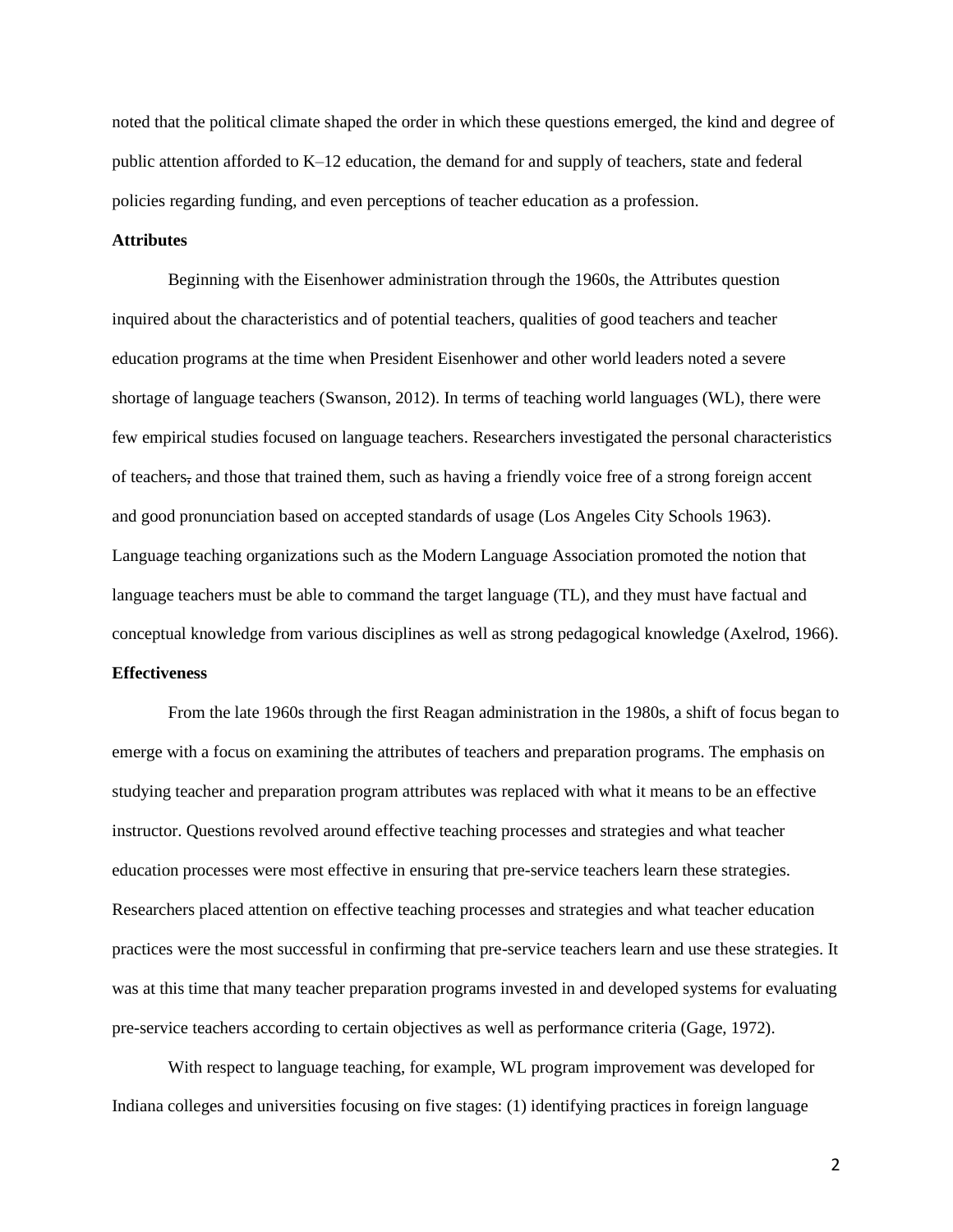(FL) methods in colleges and universities, (2) creating dialogue among methods teachers, (3) enlisting administrator and cooperating teacher support, (4) establishing priorities from the *Guidelines for Teacher Education Programs in Modern Language*, and (5) developing seminars on content, materials, and teaching practices for methods courses in world language teaching (Strasheim, 1967). Other research focused on comparing the effectiveness of different language teacher preparation programs (McInnis & Donoghue, 1980)

# **Knowledge**

From the midpoint of the Reagan administrations in the 1980s and continuing through the Clinton administrations in the 1990s, governmental, and later public, concern about teacher education and teacher quality became the focus (Cochran-Smith, 2000) with the publication of *A Nation at Risk* (National Commission on Excellence in Education, 1983)—a scathing portrayal of the American educational system. Reform reflected a shift from *what effective teachers do* to focus on *what they know*, and perhaps even more important, *what they need to know and be able do*. Additionally, questions revolved around what the teacher knowledge base should be. Research on WL teaching and learning, for example, focused on comparative analyses of expert WL teachers' reflective-narrative discourse (Olshtain & Kupferberg, 1998) and pedagogical knowledge (Gatbonton, 1999).

#### **Outcomes**

Arguably what can be considered one of the most debated educational topics of the new millennium is the Outcomes Question— "how to measure and demonstrate the outcomes of teacher education" (Cochran-Smith, 2000, p. 18). Policy makers at all levels and educational testing companies began to formulate questions about "how we should conceptualize and define the outcomes of teacher education for teacher learning, professional practice, and student learning, as well as how, by whom, and for what purposes these outcomes should be documented, demonstrated, and/or measured" (Cochran-Smith, 2001, p. 1). The question's foundation posits that the definitive goal of teacher education is student learning, and that there are certain objective measures that can be used to determine the degree of success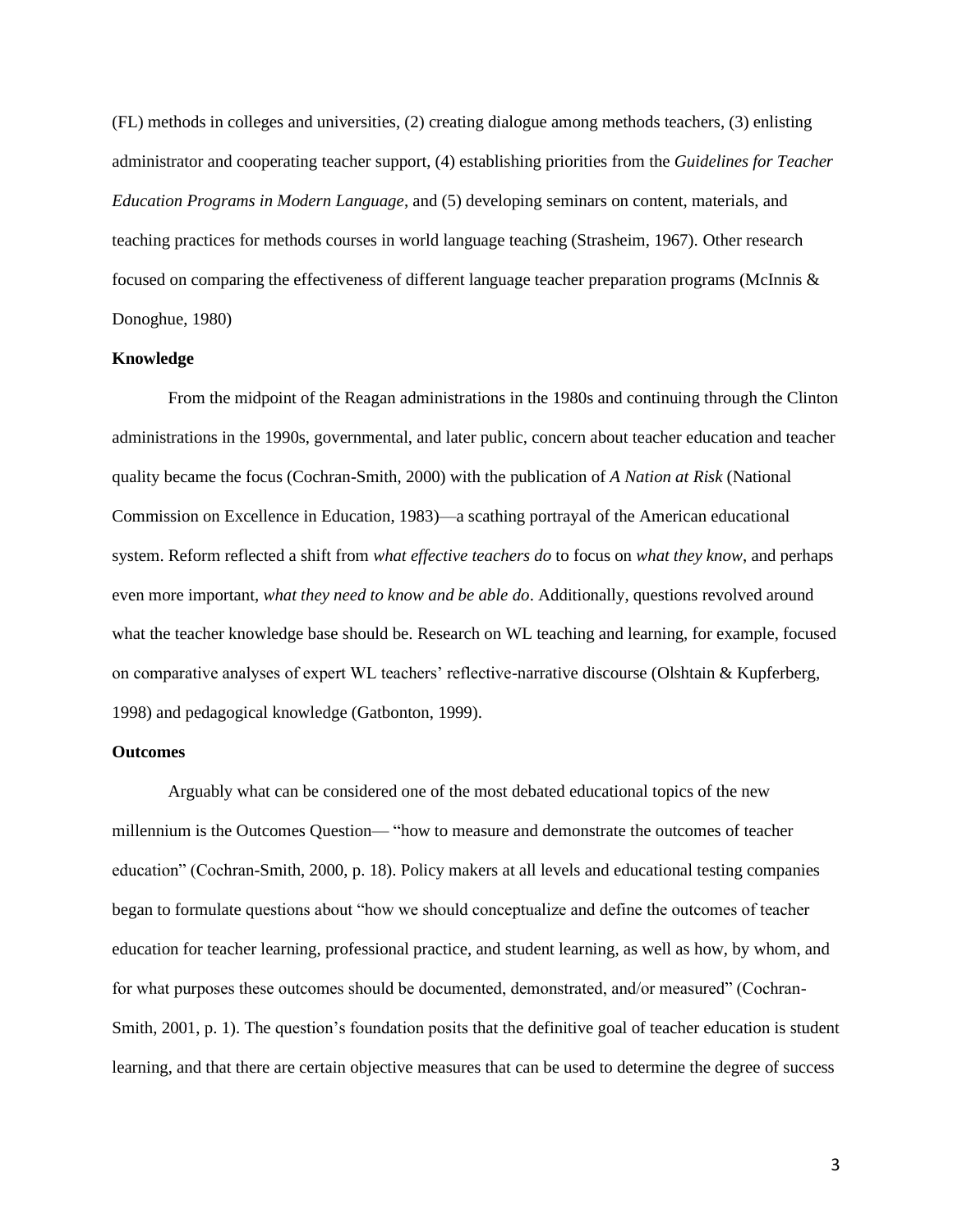or failure for learners, pre-service teachers, teacher education programs, and institutions of higher education that prepare teachers (Cochran-Smith, 2000).

Noting the educational landscape of the Outcomes question, the Stanford Center for Assessment, Learning, and Equity (SCALE, n. d.) began to develop edTPA as a "uniform and impartial process to evaluate aspiring teachers" (p. 1). After working directly with teachers and teacher educators along with drawing from experience "gained over 25 years of developing performance-based assessments of teaching (including the National Board for Professional Teaching Standards, the InTASC Standards portfolio, and the Performance Assessment for California Teachers)" (p. 1), this high-stakes assessment of beginning teacher readiness was developed, pilot tested in the field, refined, and ultimately branded for use. Early research on the WL edTPA highlighted serious problems with the portfolio, (Hildebrandt & Swanson, 2014), especially in the area of assessment of student learning. In this chapter, the authors present edTPA in the context of world languages (WLs) and then discuss the importance of two facets of creating a highquality WL edTPA portfolio.

# **BACKGROUND**

As advanced by legislation at the local, state, and national levels since the introduction of the ESEA act in 1965, the goal for education in the US is improving student learning for all students. While Muijs (2006) noted that such a goal remains challenging, it is without a doubt that the measurement of teacher effectiveness is a critical component of reaching such a lofty objective.

#### **Teacher Portfolio Assessment**

For decades, "teachers have been increasingly required to prove that they have demonstrable teaching competencies" (Hammadou-Sullivan, 2004, p. 390), and portfolios have served as a medium for such assessment. A review of the literature suggests that there is a quandary as to what to include in a teaching portfolio, which can be particularly challenging for WL teachers (Hammadou-Sullivan, 2004) because administrators that seek to hire these novice teachers have little to no experience in teaching and learning a second language (L2). Wright, Knight, and Pomerleau (1999) suggested at the turn of the century that there was a "lack of good research evidence about their impact" (p. 92).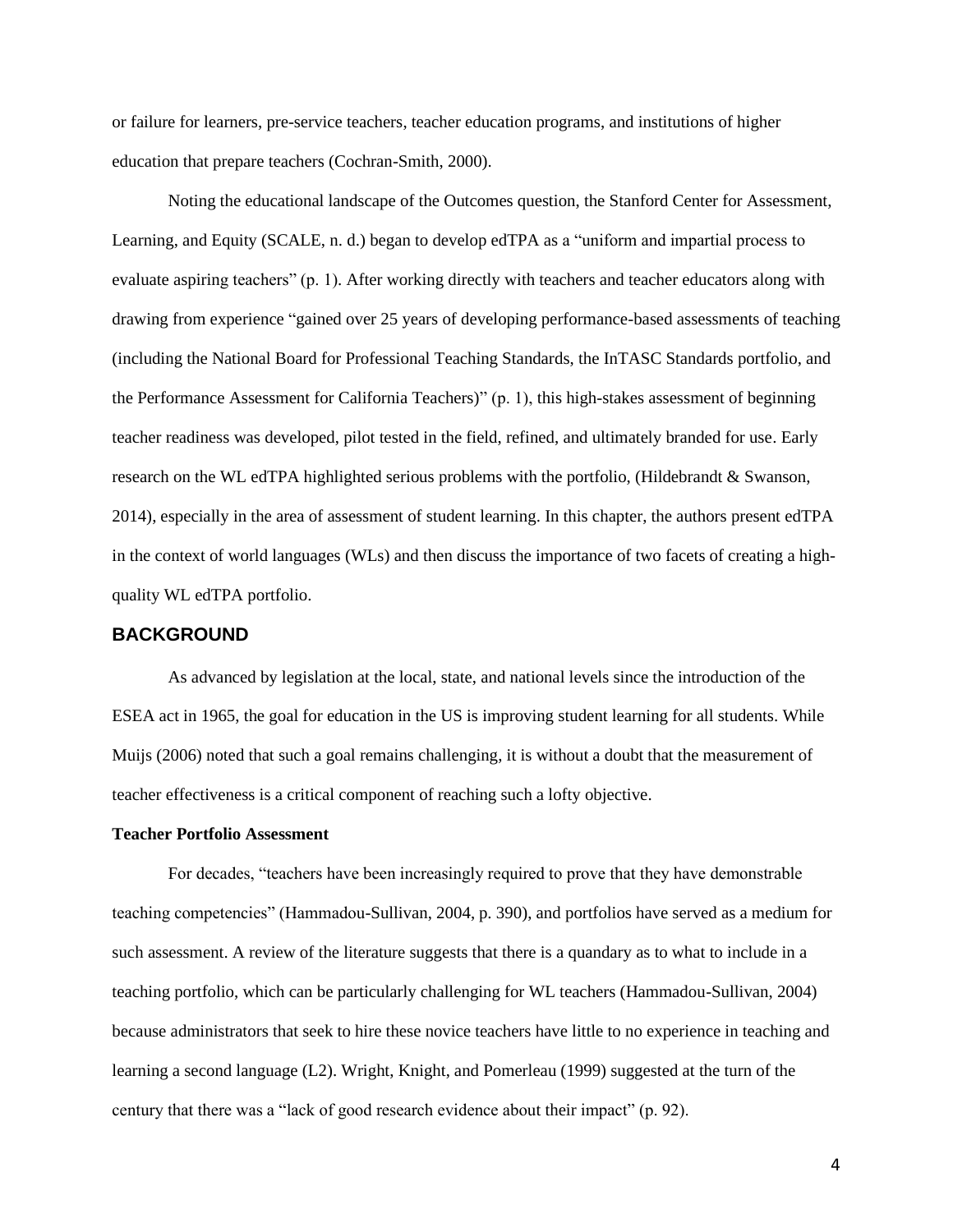Nevertheless, pre-service teacher candidates' performance was measured via portfolio assessments. At the turn of the century, pre-service teachers created an assessment plan, provided evidence of instructional decision-making, gathered and interpreted student data, demonstrated that they used student learning assessment data to adjust their teaching, and communicated with others about students' progress via *The Teacher Work Sample* (Renaissance Partnership for Improving Teacher Quality, 2002). A few years later, researchers designed the *Performance Assessment for California Teachers* (PACT) in order to measure a teacher candidate's knowledge, skills and abilities to teach and assess K-12 students (Sato, 2014). Grounded in the National Board for Professional Teaching Standards for veteran teachers, the PACT served as the basis for the development of edTPA (Sato, 2014.)

# **edTPA**

As noted earlier, edTPA was developed by SCALE, pilot tested in several states beginning in 2011, and marketed as a nationally-available performance assessment of novice educators' readiness to teach in 27 different content areas (SCALE, 2013). Collaborating with the American Association of Colleges for Teacher Education and administered online by Pearson, edTPA is administered across institutions and states and reliably scored by experts in teaching (Sato, 2014). Presently, edTPA is in various stages of implementation in 854 educator preparation programs in 41 states and the District of Columbia (American Association for Colleges of Teacher Education, 2019) in order to inform initial teacher licensure and certification decisions. For example, in the state of Alaska there is at least one educational provider exploring edTPA's use as a performance-based assessment at present. In other states such as Georgia and Illinois, edTPA was being pilot tested beginning in 2012 and became a requirement for certification in September 2015.

In most cases, pre-service teachers create their portfolios during their final field placement, also known as student teaching. The portfolio centers on three tasks: (1) Planning for Instruction and Assessment, (2) Instructing and Engaging Students in Learning, and (3) Assessing Student Learning. Success on the WL edTPA is measured by thirteen 5-point Likert-scale rubrics. The 5-point scale describes a person's pedagogical knowledge and skills on a continuum ranging from teacher candidates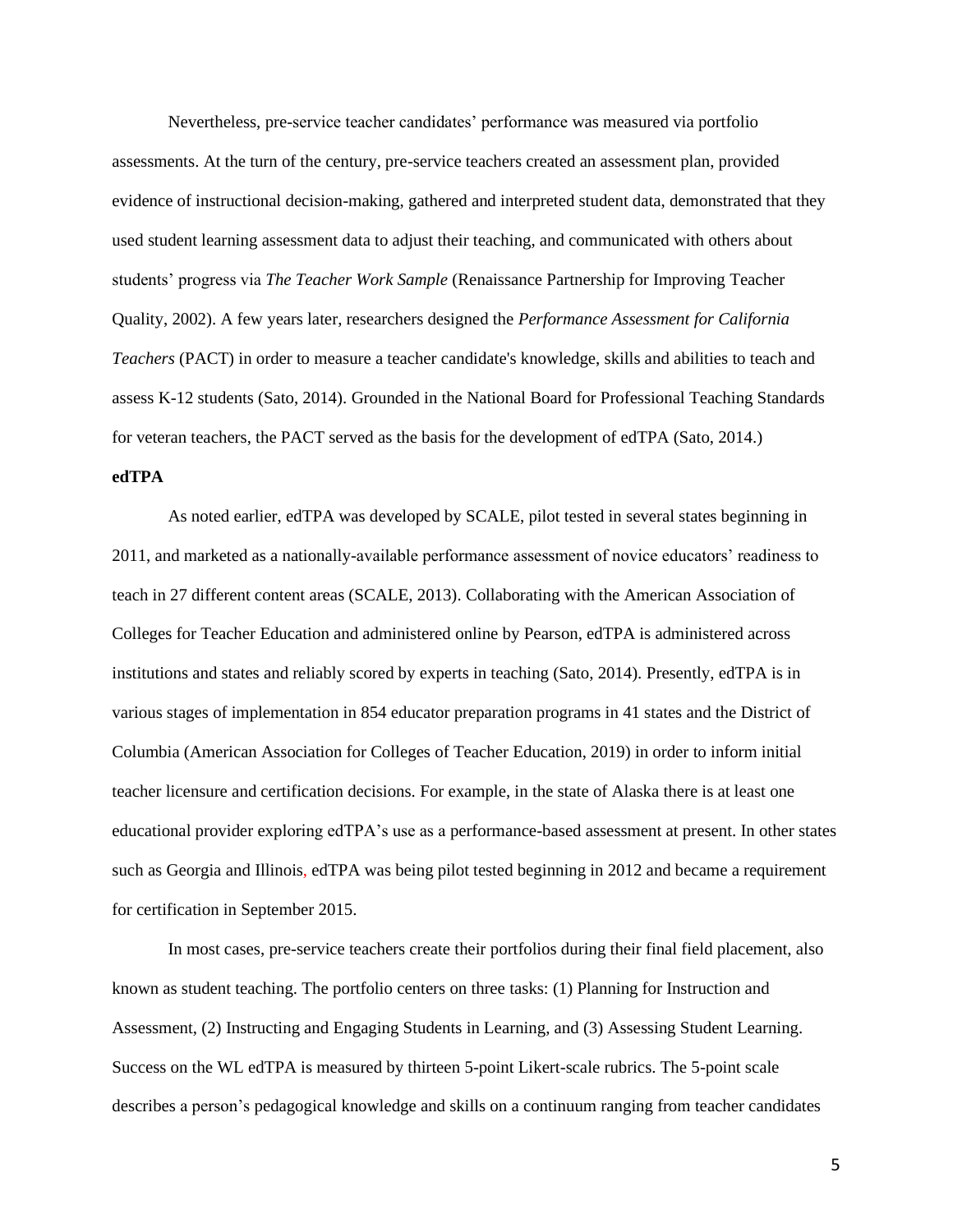who are not ready to teach to being very well-qualified individuals to teach (SCALE, 2013). A teacher candidate's total score can range between 13 to 65 points. Given that individuals creating an edTPA portfolio are novice educators at best, they are not expected to be in the advanced range of the rubrics (i.e. earning scores of 4 and 5 on the rubrics).

As noted by SCALE (2019A), "states may set their own passing scores based on state standardsetting panels that take into account state-specific data, measurement data, and state's policy considerations" (p. 1). While official cut scores for edTPA have yet to be set at the national level, individual states have established cut scores that currently range between 32 and 35 for the WL edTPA (SCALE, 2017). For example, a cut score of 29 for the WL edTPA was set in Georgia for Fall 2015 enactment (Georgia Professional Standards Commission, GAPSC, 2015). And each year the score can be increased. In 2019, the required score in Georgia increased to 32 for WL teacher candidates (SCALE, 2019).

Early research on the WL edTPA in two programs, one in Georgia and one in Illinois, indicated that of the three tasks, teacher candidates "were most successful in the planning tasks and least successful in the assessment tasks" (Hildebrandt & Swanson, 2014, p. 584). The researchers stated that such findings may be explained by typical curricula in WL teacher preparation programs. That is, while pre-service teachers spend substantial time on developing pedagogical prowess and even have opportunities to teach lessons with students in K-12 schools when placed in schools for practicum placements and student teaching, very infrequently are they creating assessments and analyzing student performance data. During field placements like student teaching, these individuals most likely have access to K-12 student data because they are in charge of the classroom typically. However, it is during this time when they are creating their edTPA dossiers. Thus, prior to student teaching, teacher candidates do not have sufficient opportunities to collect and analyze data, which is required by edTPA. By the time they have access to student data, the researchers posit that it is too late for them to learn how to analyze data and determine a course of action for later instruction.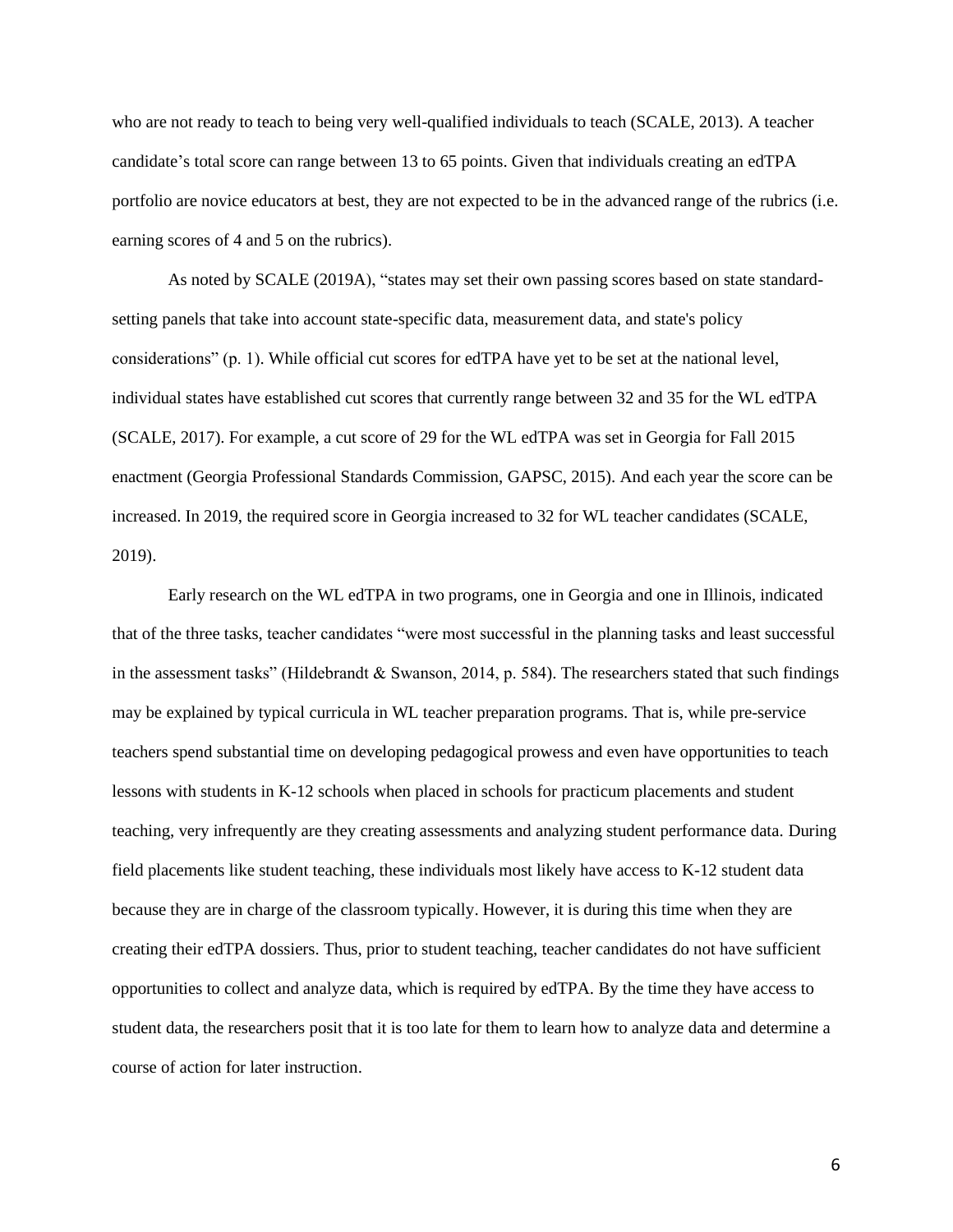# **BEST PRACTICES IN WORLD LANGUAGE ASSESSMENT OF STUDENT LEARNING**

The teaching and learning of WLs has seen a paradigm shift in recent years. This shift has moved language instruction away from adherence to strict grammar translation, the audio-lingual approach, and other methodological emphases toward the current belief that language learners need and want to engage in activities that involve significant TL communication (Shrum & Glisan, 2016). Once known as teaching the four skills (i.e., reading, writing, listening, and speaking) in the TL, WL instruction and assessment is now conceptualized in the communicative language teaching (CLT) approach that places the emphasis on language function rather than form (Nunan, 1991). Learners want to be able to *use* the language rather than merely learn *about* the language. To that end, CLT promotes instruction that primarily incorporates activities using the TL in myriad authentic tasks that learners recognize as real-life possibilities and situations (Lee & VanPatten, 2003). Buttressed by the position statement of the American Council on the Teaching of Foreign Languages (ACTFL, 2010) stating that the classroom goal should be 90% TL use by *both* teachers and learners, CLT has revolutionized how instruction in language classrooms is conceptualized and carried out.

This paradigm shift has generated a ripple effect spreading from the classroom back to teacher preparation programs, as pre-service language teachers must be prepared to focus their instruction on developing student communicative proficiency in the language. In other words, pre-service FL preparation needs to include CLT as a mainstay of pedagogical content knowledge for teacher candidates (Garcia, Moser, & Davis Wiley, 2019; Hlas, 2016; Larsen-Freeman & Tedick, 2016). This is a tall order for several reasons. First, the field of FL education can be slow to change—witness the time it has taken for CLT to *take hold* and be substantiated by research. Despite evidence to the contrary, many FL practitioners persist in teaching *about* the language or offer L2 instruction in the students' first language (L1). Second, most teacher preparation programs are typically two years in length and may only include a FL methods course of one semester duration. It is little wonder with such a limited timeline and base that many pre-service teachers fall back on the *known* and resort to teaching how they were taught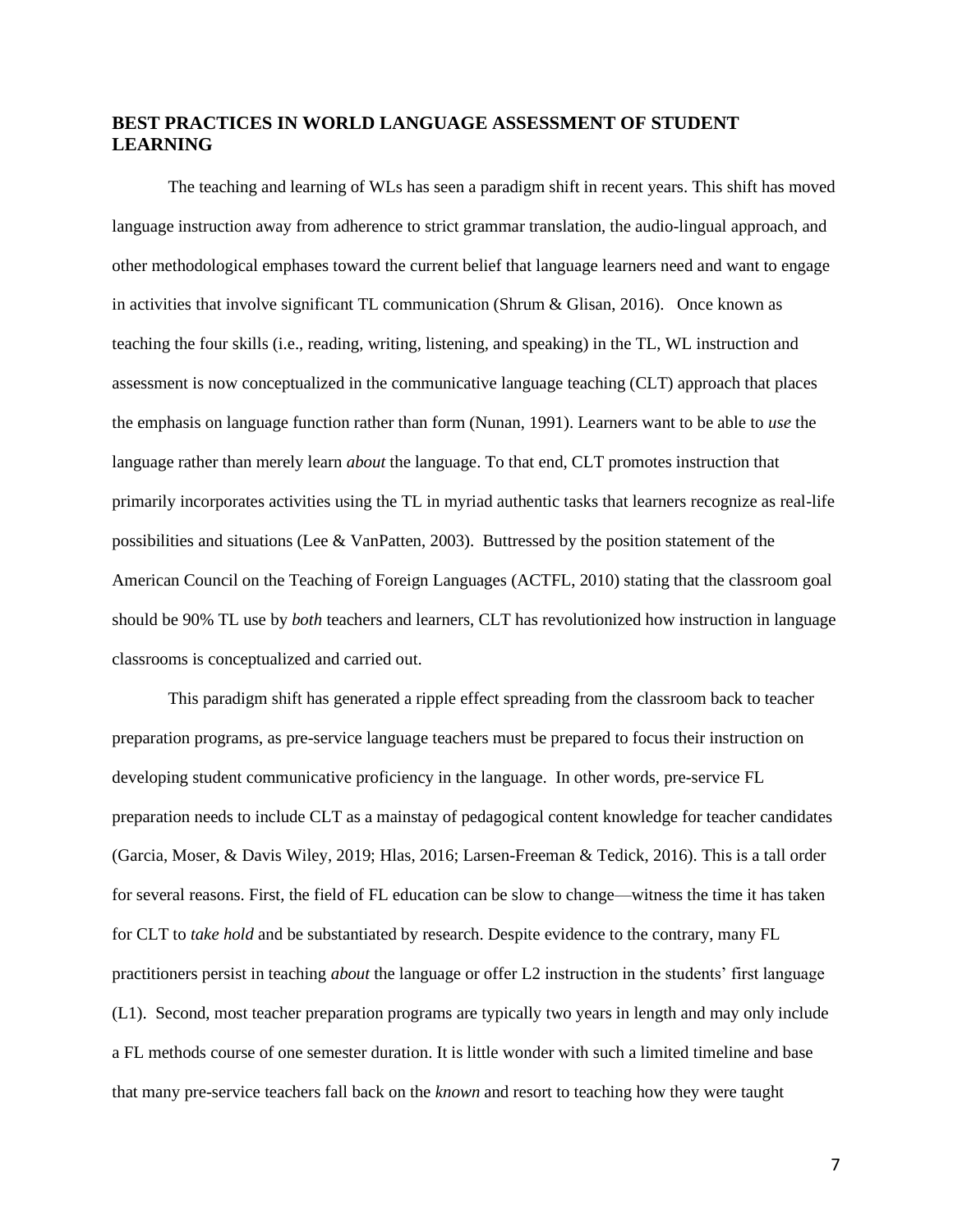(Martel, 2017; Swanson & Hildebrandt, 2017). Nevertheless, successful CLT requires specific teacher candidate preparation, focus, and a new approach to assessment of language learning, all of which must begin in pre-service teacher education programs.

The implementation of CLT has engendered a focus on the three modes of communication: interpretive, interpersonal, and presentational (World-readiness Standards for Foreign Language Learning, 2015). In other words, language learners are asked to engage in TL communication in one or more of these modes on a regular basis. Concomitantly, along with the attention to communicative language activities, current best practices in language teaching for proficiency in the TL place an emphasis on developing and demonstrating this proficiency through performance-based assessments.

#### **Student Proficiency Assessment in the Target Language**

Performance-based assessments reflect the tasks and challenges language learners will face in real world scenarios. Through such assessments, students can work individually or collaboratively, use their collection of skills and knowledge to create a response to a prompt (complex questions or situations) or a product that can have more than one correct response (Liskin-Gasparro, 1996, 1997; Wiggins, 1998). The Integrated Performance Assessment (IPA) serves as an evaluation of student ability in the TL that is used as a cluster assessment featuring several activities (Adair-Hauck, Glisan, Koda, Swender, & Sandrock, 2006). The IPA was inspired by social constructivist theories of learning and conceived as a standardsbased practical way to assess the success of L2 learners on performance-based tasks developed to measure the outcomes espoused by the World-readiness Standards of ACTFL (Adair-Hauck, & Troyan, 2013; Kissau & Adams, 2016; Zapata, 2016).

The IPA is a multi-task assessment conceptualized within a single thematic context. The assessment includes a series of assignments that mirror the three modes of communication and one or more other standards (e.g., cultures). These tasks may be carried out over several class periods (Cox, Malone, & Winke, 2018). For example, language learners first complete an

[INSERT FIGURE 1 APPROXIMATELY HERE]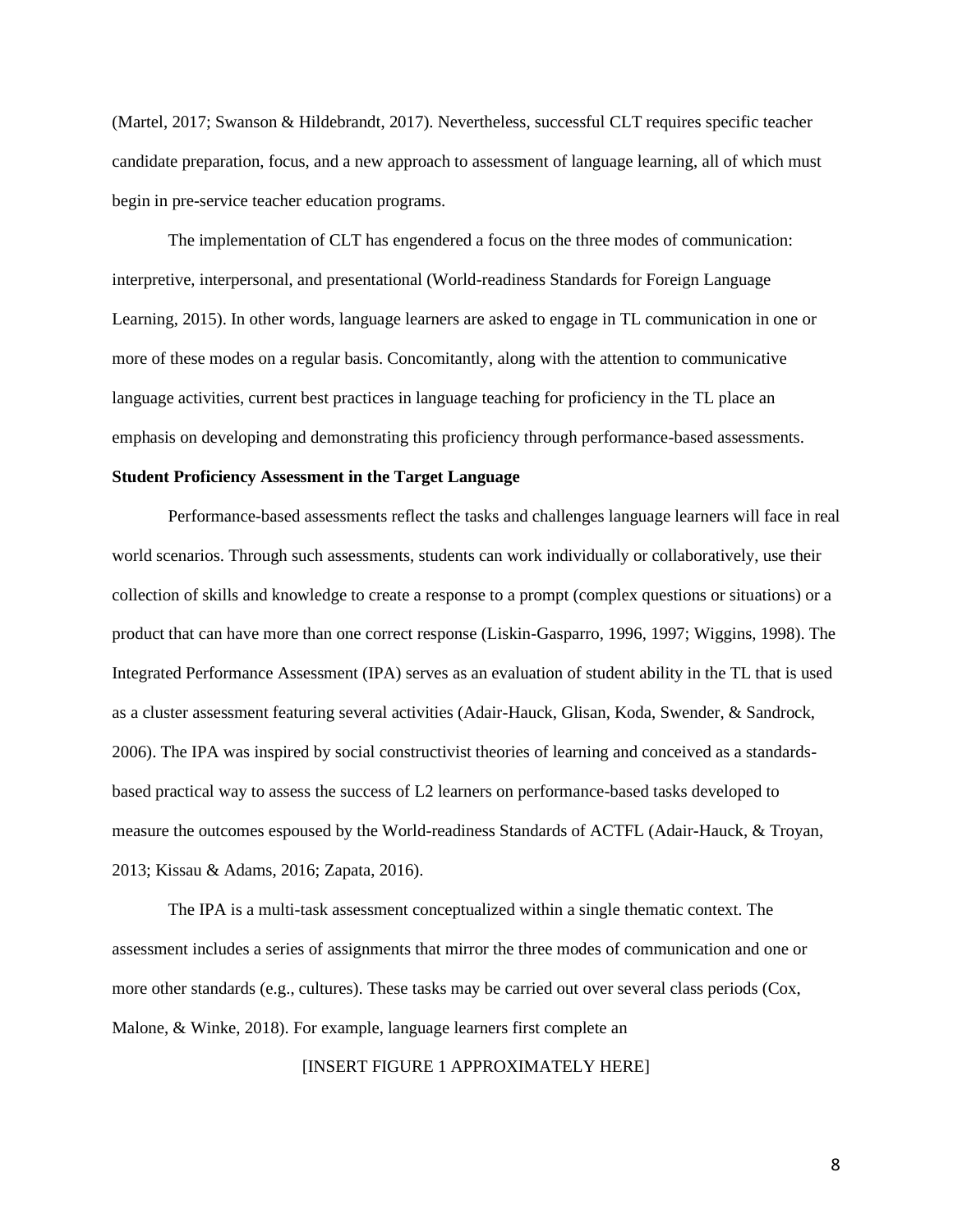interpretive task (e.g., reading or watching a video). Afterwards, they employ the information from an interpersonal task (e.g., conversation) before they summarize their learning with a presentational task. That is, language learners listen to, view, and/or read authentic texts in the TL, interact with learners in the TL in written and oral form, and then present orally and/or in written form to an audience. Feedback on each portion of the IPA can help students set new learning goals as well as directing teachers toward more proficiency-oriented instruction (Cox et al., 2018; Kissau & Adams, 2016; Martel & Bailey, 2016). The IPA is a well-established model of performance-based assessment of student language proficiency. Its adoption does represent a significant philosophical and pedagogical shift in instruction for language departments. Hence, it is incumbent upon pre-service teacher educators to incorporate knowledge, implementation of, and evaluation of IPA materials, purposes, tasks, rubrics, and their appraisal in the FL methods course (Kaplan, 2016; Okraski & Kissau, 2018). Furthermore, it has been shown that teacher candidates who implement an IPA as part of their WL edTPA portfolio score higher than those who choose to document traditional measures of learner assessment (Swanson & Goulette, 2018).

# **USING VIDEO AND VIDEO CONSIDERATIONS**

# **Teacher Candidate Skills Using Video**

Today's teacher candidates who will be developing an edTPA portfolio typically have a broad skillset using technology. Some have even acquired specialized skills to integrate technology in the classroom. However, many have never used video as a self-reflective practice to watch themselves after they have taught a lesson (Goulette & Swanson, 2017). While it may make pre-service teachers anxious watching themselves teach, researchers find that video recording is a worthwhile pedagogical tool for self-reflection and growth as an educator (e.g., Baecher, McCormack, & Kung, 2014; Danielowich & McCarthy, 2013).

Throughout the US, teacher preparation program curricula vary to the degree and emphasis of technology integration. Some teacher preparation programs have a dedicated technology course (e.g., Georgia State University) and other programs embed technology throughout the program (e.g., Illinois State University). Regardless of this, having the skills to successfully record oneself and gaining consent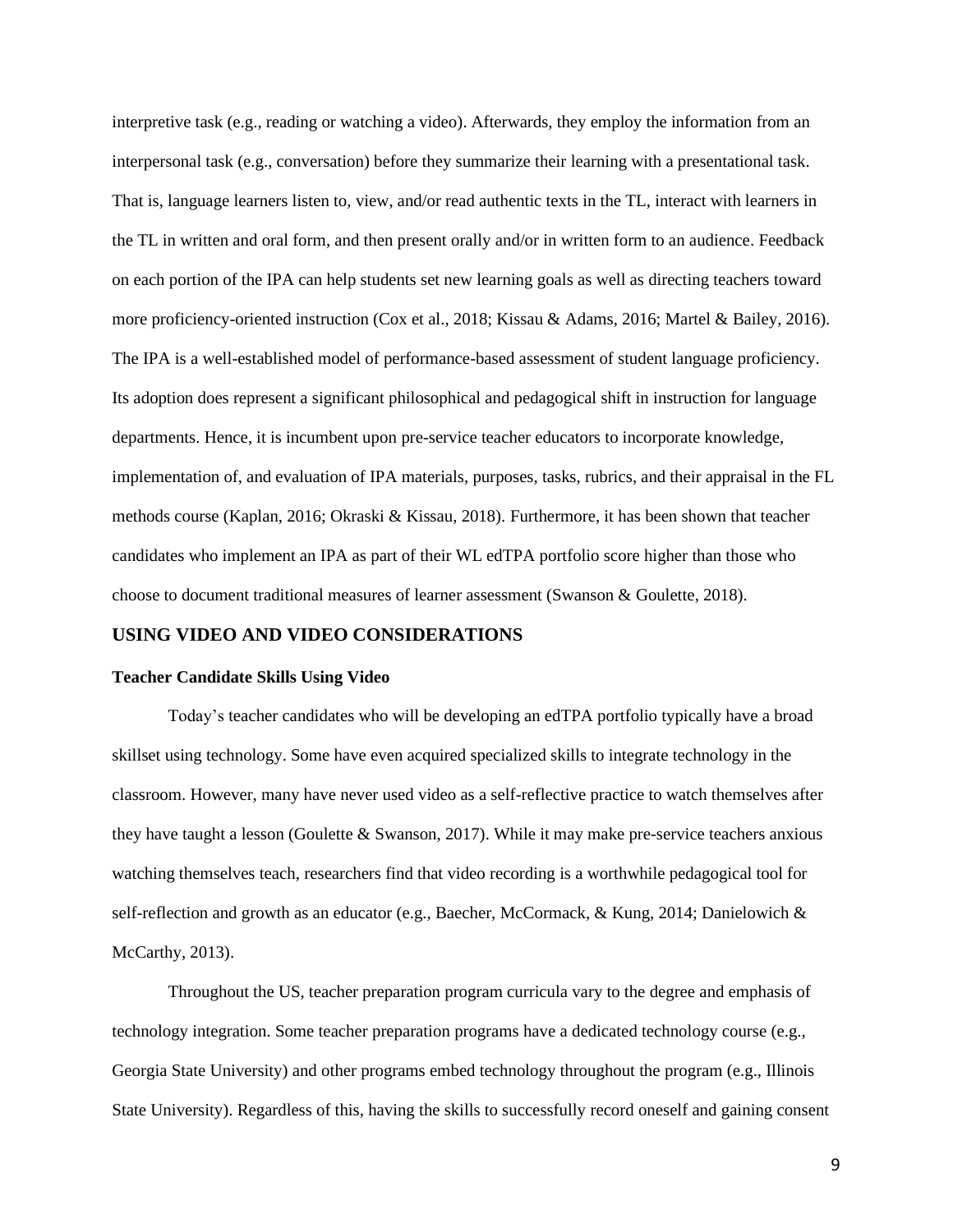from parents / guardians for their children to be video recorded are necessary when creating an edTPA portfolio.

#### **Securing Parental / Guardian Consent**

As part of edTPA, teacher candidates must turn in a video of them working with learners in the classroom. Each teacher candidate selects a focal class on whom to focus their efforts and must receive parental / guardian permission to film in class even though their children may or may not appear in the video. If a parent / guardian refuses to grant permission, the student can still reside in the classroom for instruction but may not appear in the video unless his/her face is blacked out digitally. Thus, securing prior parental / guardian consent for recording in the focal class that has been selected is a prerequisite for edTPA. Teacher program coordinators need to make sure that school administrators and cooperating teachers will allow teacher candidates to film the focal class during class time. Otherwise, there is no need for a teacher candidate to be placed in a school with a teacher only to find out that video recording is not allowed. Researchers have advocated that once the focal class is identified, it is imperative that teacher candidates begin securing parental / guardian permission for their children to be video-recorded (Hildebrandt & Swanson, 2016). Given such a requirement, teacher preparation programs have created permission forms for teacher candidates to use for edTPA purposes. Interestingly, although some school districts require parents/guardians to sign a consent form for video recording at the start of each academic year, many times such a form may not include recording for edTPA purposes.

With respect to the recording, it is recommended that teacher candidates designate two distinct classroom sections temporarily: one section for the learners who can appear in the video and another section for those who lack parental / guardian permission, which is outside of the camera's view. In this scenario, a tripod can be a useful instrument to focus on one section while excluding the other section from the video. Using such an approach allows for the teacher candidate to engage all learners while the camera only focuses on those students whose parents / guardians have consented. It is recommended that the teacher candidate pilot test the placement of the camera not only so that the video area is correct, but also so that the audio can be heard from people furthest away in the classroom.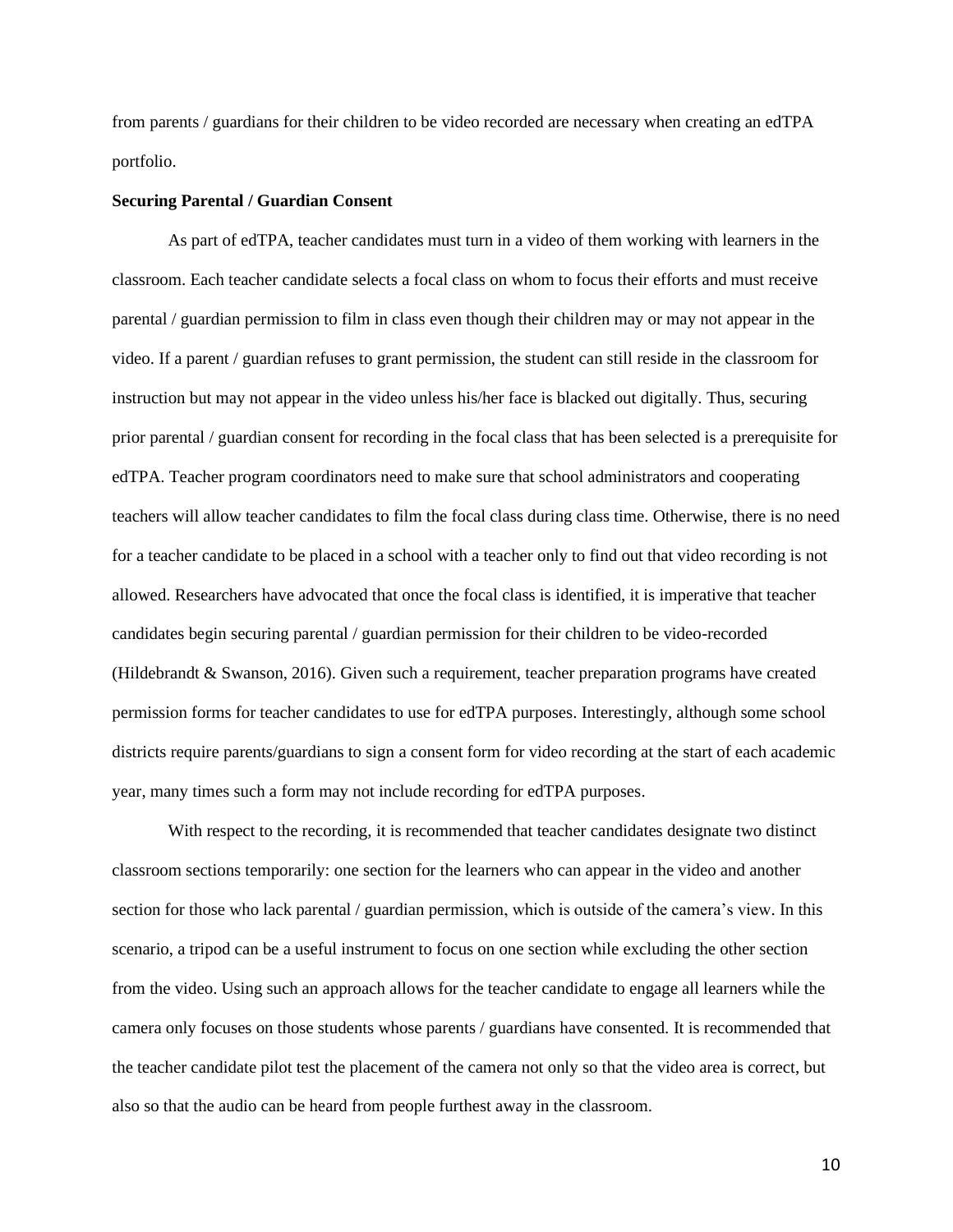#### **Minimizing Teacher Candidate Anxiety**

As one might imagine, teacher candidates are typically most anxious during the recording phase of the edTPA. There are myriad reasons why the video recording process and submission can be anxietyprovoking for these novice teachers. These reasons range from potential technical problems to less than optimal TL proficiency concerns to insufficient pedagogical training and background in developing, executing, and evaluating student performance on the IPA tasks (Cox et al., 2018; Kissau & Adams, 2016; Tum, 2015). A pre-service teacher's personal insecurity about TL proficiency could certainly cause the candidate to experience anxiety when approaching the video recording task. Such anxiety could even affect the candidate's performance and even percentage of use of the TL during the lesson. Although much research has concentrated on learner anxiety, teacher FL anxiety is also a serious concern because it can have profound implications for what happens in the classroom. A pre-service teacher with self-doubts about TL proficiency may choose, consciously or unconsciously, to avoid TL use as much as possible, thus calling into question the quantity and/or quality of TL input the learners receive. This, in turn, may have a domino effect on future learners who become language teachers themselves (Horwitz, 2010; Tum, 2015).

In terms of pre-service teacher preparation for developing, administering, and evaluating appropriate tasks for IPAs, several studies have revealed that teachers do struggle to prepare and execute IPAs that assess student proficiency in a balanced way across the communicative modes. Indeed, it seems that such preparation should be a necessity in teacher education programs, given that IPAs appear to be gaining in favor (Cox et al., 2018; Garcia et al., 2019; Kaplan, 2016; Kissau & Adams, 2016). The edTPA assessments require strong support from these preparatory programs. Perhaps a repository of sample IPAs could be developed to serve as professional resources for pre-service and in-service teachers alike (Martel & Bailey, 2016; Okraski & Kissau, 2018).

As a gauge of teacher candidate anxiety relating to technological problems, students in the Georgia State University FL education program who recently completed the edTPA reported the following concerns about the recording phase: technological issues, such as ensuring that the camera's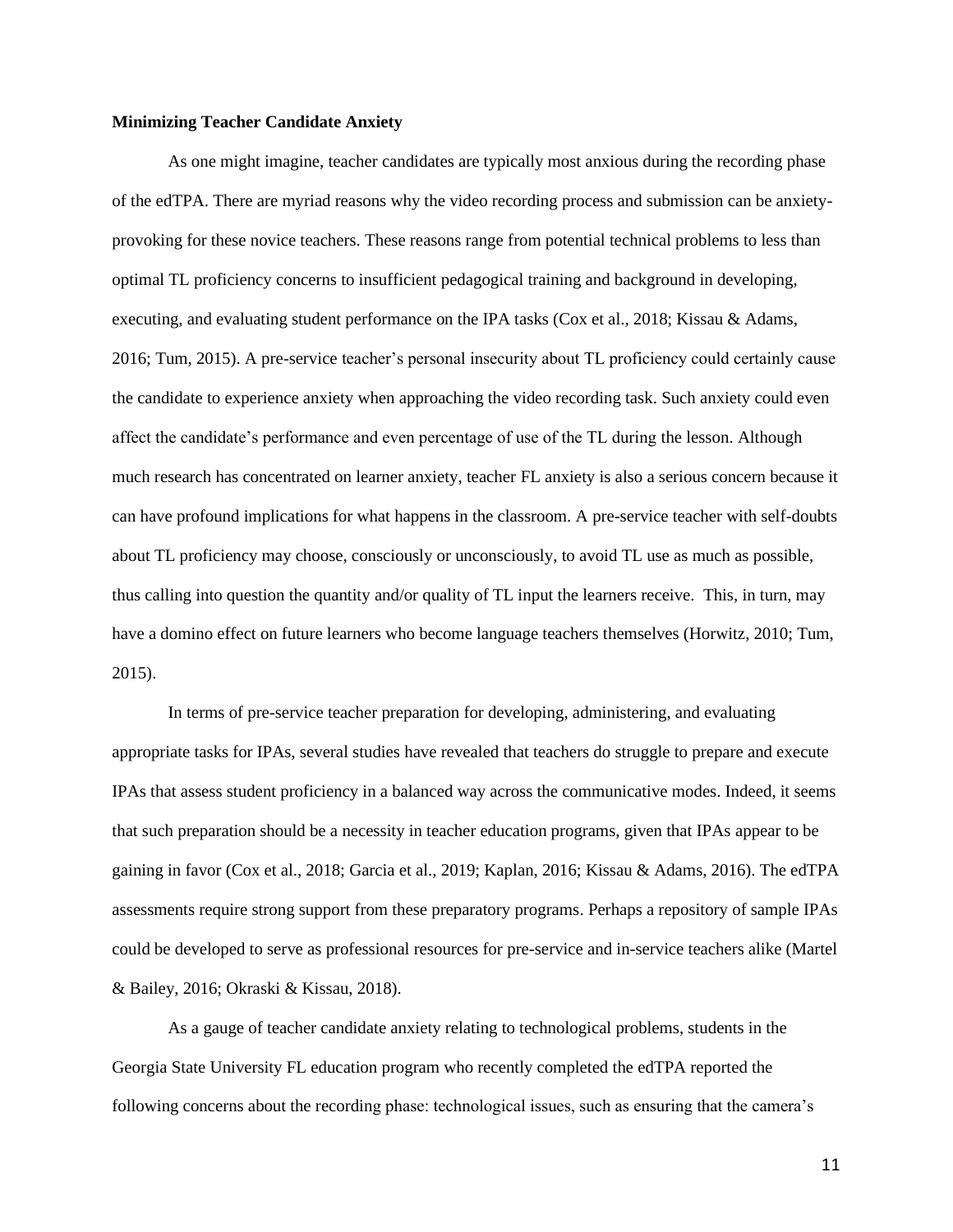batteries are sufficient to record the entire class period; students' sensitivity to the camera, for example, students misbehaving to *show off* for the camera; the pressure to produce the best quality video of excellent teaching that is highly engaging to students; and factors outside of their control that could come to bear on the video recording process, such as fire drills or other interruptions that could negatively affect the instruction. While these potential issues cannot be completely mitigated, university supervisors and cooperating teachers in the K-12 schools can collaboratively assist teacher candidates by offering suggestions based on past experiences working with video cameras in the classroom for edTPA. Again, early efforts in self-videotaping is a useful practice to help acclimatize pre-service teachers to the demands of video recording, its pitfalls and potentials.

#### **Vital Considerations for Video Recording**

The authors recognize that there are common technical issues that teacher candidates may deal with when building an edTPA portfolio. Thus, it is recommended that teacher candidates become familiar with the edTPA website, especially in terms of the recording process. As noted by Goulette and Swanson (2017), it is important that teacher candidates become familiar with video recording equipment well before beginning an edTPA portfolio. Such familiarity will most likely reduce teacher candidate anxiety and assist candidates in becoming more confident using the technology and even appearing in a video. The authors encourage teacher candidates to film themselves teaching as much as possible in order to be able to observe themselves critically. These videos can also be useful in monitoring general teaching behaviors such as inclusive presence (e.g., addressing all students the majority of the time), distracting mannerisms (e.g., playing with hair or a pen), and—arguably most important in a world language classroom—TL use.

When video recording for the edTPA portfolio, teacher candidates must turn in recordings of no more than fifteen minutes in either one clip or two clips that must be less than 300 MB total in size. The target size is 200-300 MB or less (Pearson, 2014). Such a video size requirement means that teacher candidates should film in standard definition instead of high definition in order to keep file size smaller. Pearson recommends shooting video in the landscape aspect ratio and having resolution set to either 320 x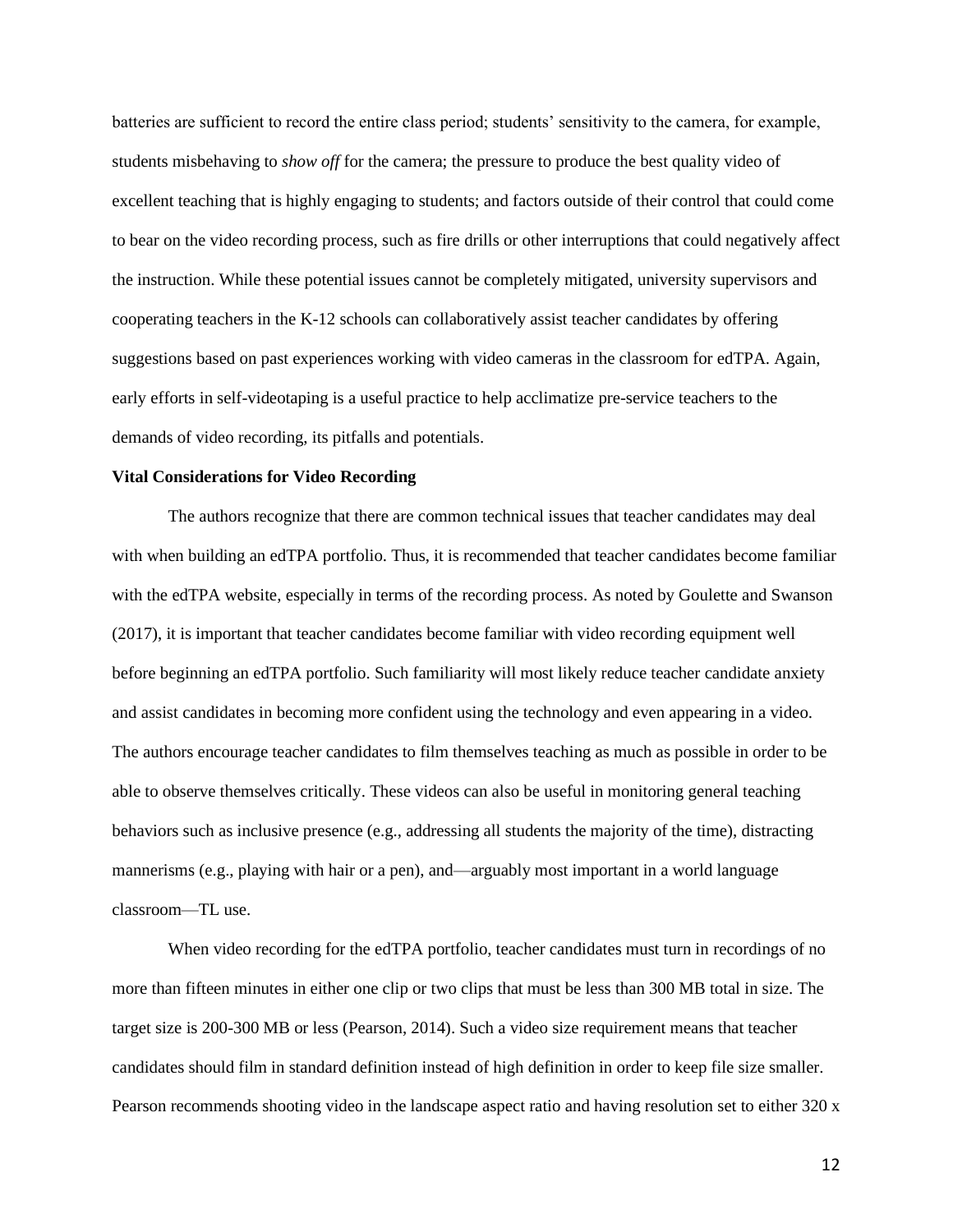240 or 640 x 480. Additionally, edTPA only accepts video files in .*flv*, .*asf*, .*qt*, .*mov*, .*mpg*, .*mpeg*, .*avi*, .*wmv*, .*mp4*, and *.m4v* formats (Pearson, 2014). These are ubiquitous video file formats that can be opened by external reviewers who may use a variety of computers. Nevertheless, before submitting video files, the authors strongly recommend that teacher candidates try to open their video files on several different computers to avoid a potential issue with the external reviewers not being able to open and view their videos. In the event that the video cannot be seen/heard, the teacher candidate does not receive a score on the rubrics. Rather, a condition code is given alerting the teacher candidate that there was an issue and that he/she needs to resubmit the video(s), which, in turn, means that the entire portfolio would not be scored, requiring a resubmission.

Teacher candidates must be aware that the video clips have to be "continuous and unedited, with no interruption in events" (Stanford Center for Assessment, Learning, & Equity, 2015, p. 19). Teacher candidates are prohibited from slicing or edited the video in any way. Additionally, titles and credits are not allowed (Stanford Center for Assessment, Learning, & Equity, 2015). Importantly, teacher candidates must include interactions between the teacher candidate and learners as well as learner-to-learner interactions.

# **Peer Review to Avoid Condition Codes**

As eluded to earlier, creating a high-stakes assessment such as edTPA can be an anxiety-filled moment for teacher candidates, and perhaps even for program faculty members. Thus, it is important for all involved (e.g., university supervisors, cooperating teachers) to provide assistance to teacher candidates in order to avoid receiving any condition codes that would render the entire portfolio unable to be scored, requiring resubmission. Each time a portfolio has to be revised and resubmitted, either one task or all three, it costs an additional \$100 per task, \$300 if the entire portfolio must be resubmitted. The authors recommend having teacher candidates peer review the portfolios prior to submission by opening each file and making sure the videos play and that the commentaries can be read. edTPA rules stipulate that peer reviewers may only check for technical issues, such as a corrupt file or a file that is formatted incorrectly.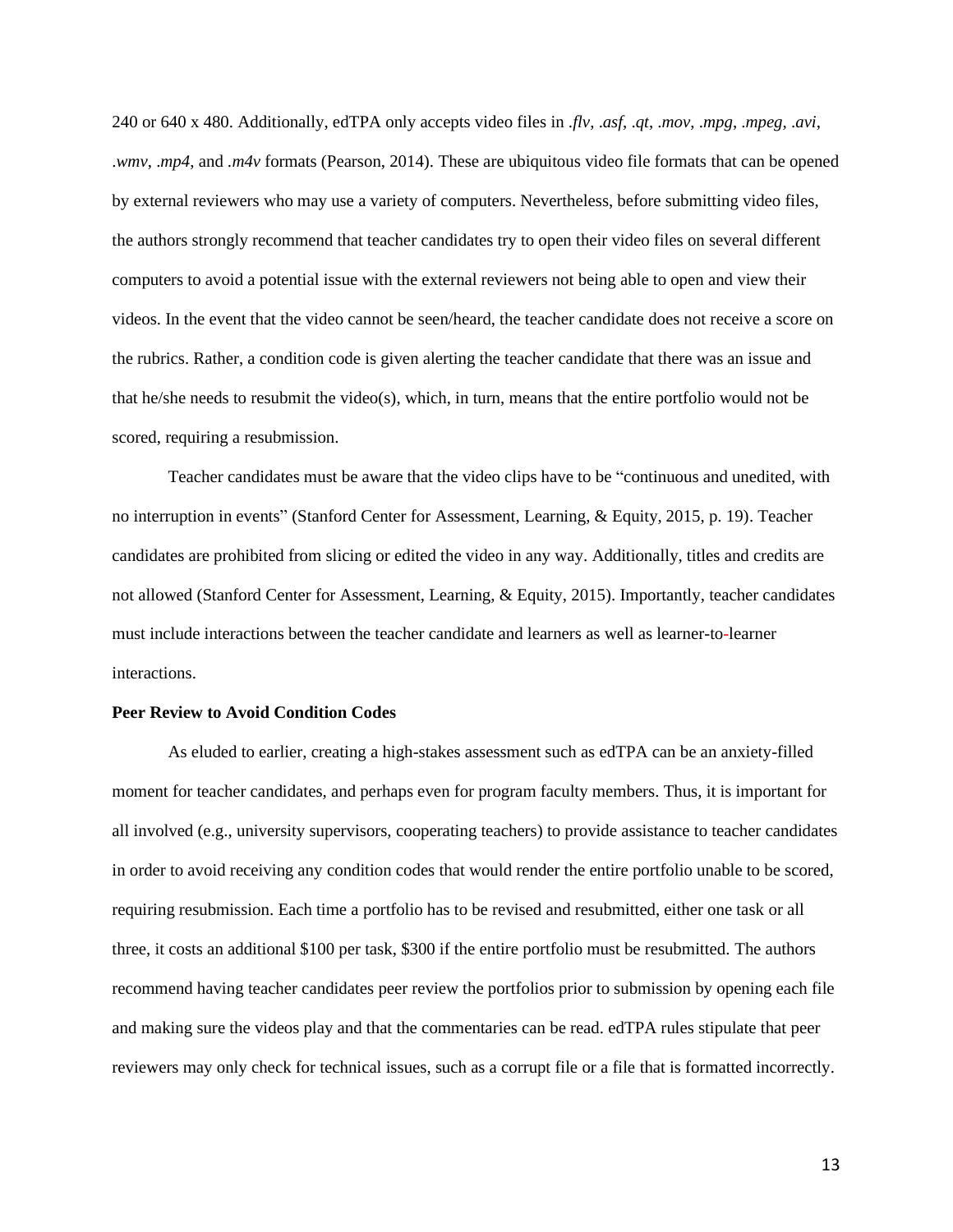edTPA is a high-stakes assessment and receiving a condition code for even one video malfunction forces teacher candidates to resubmit one or more of the tasks at an additional cost. As noted by Hildebrandt and Swanson (2016), many academic semesters are based on 14 or 15 week semester, and it is wise for teacher candidates to complete and submit the official edTPA portfolio by week 10 in order to have extra time if needed to rework section(s) need to be resubmitted for scoring in order to receive a passing score by the end of the semester. Official scoring often takes several weeks and can potentially create timing issues for program completion and teacher certification. The authors recommend viewing Pearson's (2019) schedule for submission to gauge an appropriate timeline for submission.

# **CONCLUSION**

The passing and implementation of the ESEA legislation continues to impact American education. The law's focus on setting high standards for academic performance has changed the educational landscape in the US significantly. Coupled with the paradigm shift toward CLT with the concomitant emphases on TL use and real-world tasks in the WL classroom, evaluation of student progress in language learning and eventual development of TL proficiency have received renewed focus and attention. The ability of teachers to facilitate language learning in a CLT environment is based now on learner outcomes as demonstrated on student proficiency assessments, such as the IPA. In order to prove their professional competency and garner certification and/or licensure, teacher candidates are including use of IPAs as part of their edTPA portfolio to illustrate their students' progress toward TL proficiency. It is, therefore, ever-more important that teacher educators, school district officials, and teacher candidates become knowledgeable about edTPA requirements and what constitutes a high-scoring edTPA portfolio in WLs. Research shows the criticality of creating and submitting quality videos as part of the edTPA portfolio (Goulette & Swanson, 2017) as well as using IPAs to document learner abilities in the TL (Swanson, & Goulette, 2018). With the widespread acceptance of edTPA in approximately 80% of the US, it is important that WL teacher educators guide pre-service teachers carefully in order to successfully create a quality and passing portfolio that indicates, at the very least, the professional capabilities sought after in a WL teacher candidate.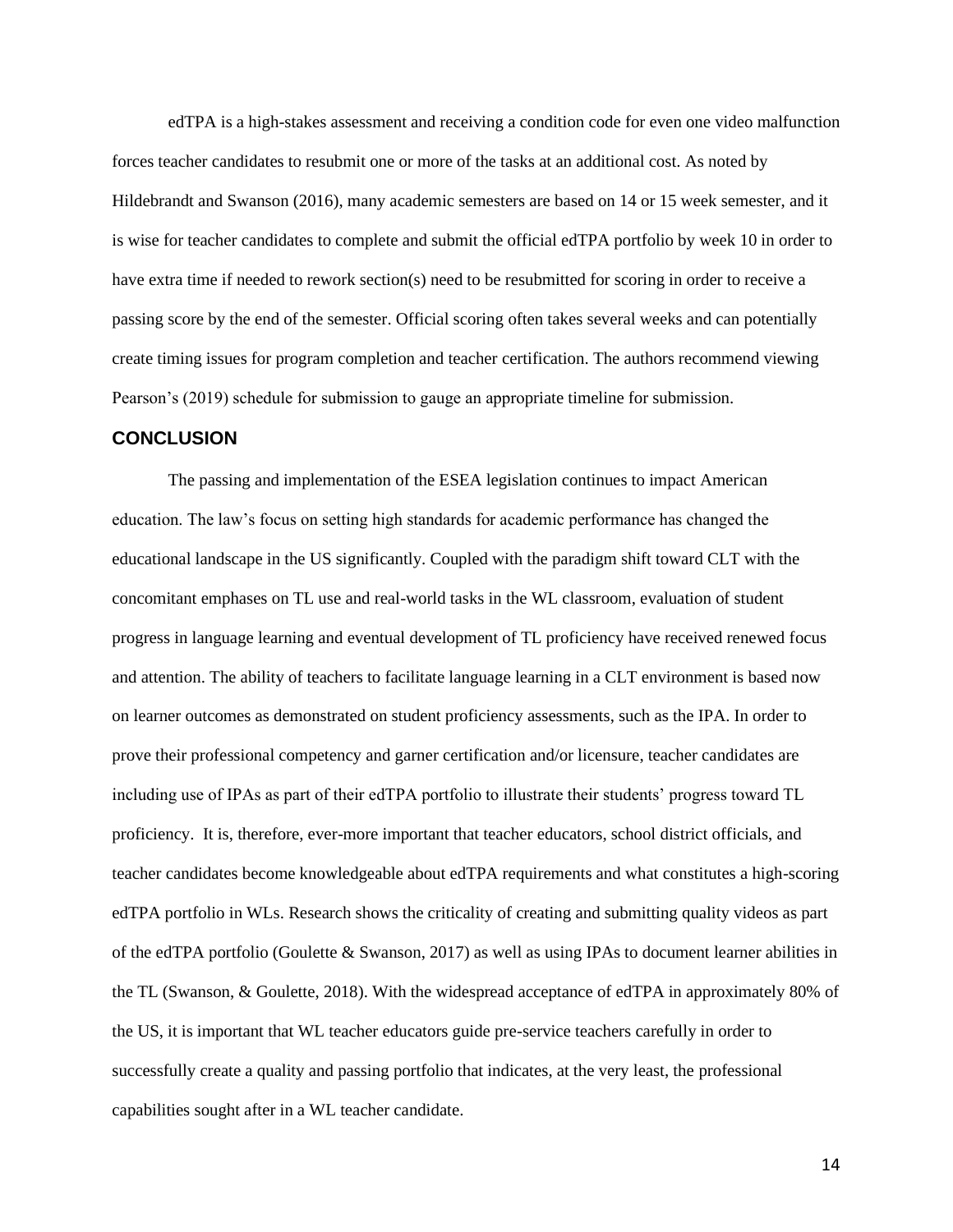# **REFERENCES**

American Association for Colleges of Teacher Education. (2016). *Participation map*. Available from, http://edtpa.aacte.org/state-policy

American Council on the Teaching of Foreign Languages. (2010). *Position statement on use of the target language in the classroom*. Retrieved May 20 2019 from, https://www.actfl.org/news/positionstatements/use-the-target-language-the-classroom

Baecher, L. H., McCormack, B., & Kung, S. (2014). Supervisor use of video as a tool in teacher reflection. *The Electronic Journal for English as a Second Language, 18*(3), 1-17.

Cochran-Smith, M. (2000). The questions that drive reform. *Journal of Teacher Education, 51,* (5), 331- 333.

Cochran-Smith, M. (2001). Constructing outcomes in teacher education. *Education Policy Analysis Archives, 9*(11), 1-56.

Cox, T. L., Malone, M. E., & Winke, P. (2018). Future directions in assessment: Influences of standards and implications for language learning. *Foreign Language Annals, 51,* 104-115.

Danielowich, R. M. & McCarthy, M. J. (2013). Teacher educators as learners: How supervisors shape their pedagogy by creating and using classroom videos with their student teachers. *Action in Teacher Education*, *35*, 147-164.

Darling‐Hammond, L. (2012). The right start: Creating a strong foundation for the teaching career. *Phi Delta Kappan, 94*, 8–13.

Elementary and Secondary Education Act of 1965, Pub. L. No. 89-10, 79 Stat. 27.

Gatbonton, E. (1999). Investigating experienced ESL teachers' pedagogical knowledge. *The Modern Language Journal, 83*(1), 35-50.

Georgia Professional Standards Commission. (2014). *Understanding the 2014 educator certification rule.*  Available from,

http://www.gapsc.com/Commission/policies\_guidelines/Downloads/2014EducatorCertificationRuleChan ges.pdf

Georgia Professional Standards Commission. (2015). *edTPA standard setting decision*. Available from, http://www.gapsc.com/Downloads/edTPA\_Standard\_Setting\_Decision\_071015.pdf

Goe, L., Bell, C., & Little, O. (2008). *Approaches to evaluating teacher effectiveness: A research synthesis*. Washington, DC: National Comprehensive Center for Teacher Quality.

Goulette, E., & Swanson, P. (2017). Video considerations for the world language edTPA. In M. Khosrow-Pour (Ed.), *Encyclopedia of information science and technology* (4th ed.) (pp. 7682-7691). Hershey, PA: IGI Global.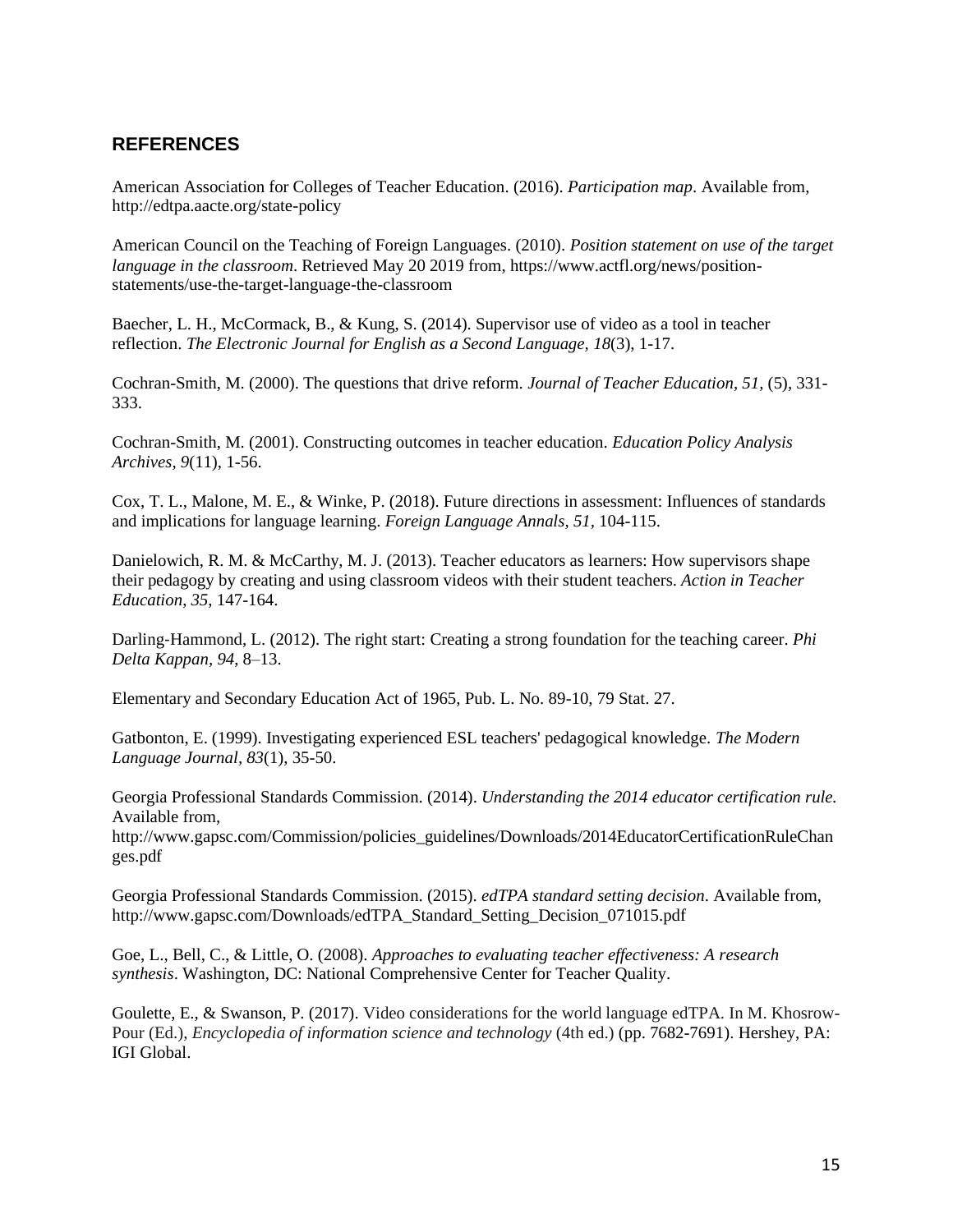Hammadou-Sullivan, J. (2004). Identifying the best foreign language teachers: Teacher standards and professional portfolios. *The Modern Language Journal, 88*(3), 390–402.

Hildebrandt, S., & Swanson, P. (2014). World language teacher candidate performance on edTPA: An exploratory study. *Foreign Language Annals, 47*(4), 576-591.

Hildebrandt, S., & Swanson, P. (2016). *Understanding the world language edTPA: Research-based policy and practice*. Charlotte, NC: Information Age Publishers).

Horwitz, E. K. (2010). Foreign and second language anxiety. *Language Teaching*, *43*(2), 154-167. https://doi.org/10.1017/S026144480999036X

Illinois State Board of Education. (2012). Memo. Available from, http://www.isbe.state.il.us/licensure/pdf/higher-ed/edTPA/edTPA-summary1212.pdf

Kaplan, C. S. (2016). Alignment of world language standards and assessments: A multiple case study. *Foreign Language Annals*, *49*(3). 502–529. DOI: 10.1111/flan.12220

Kissau, S., & Adams, M. J. (2016). Instructional decision making and IPAs: Assessing the modes of communication. *Foreign Language Annals, 49*(1), 105–123. DOI: 10.1111/flan.12184

Larsen-Freeman, D. & Tedick, D. J. (2016). Teaching world languages: Thinking differently. In D. H. Gitomer & C. A. Bell (Eds.) *Handbook of research on teaching* (pp. 1335–1388). Washington, DC: American Educational Research Association.

Lee, J. F., & VanPatten, B. (2003). Making communicative language teaching happen.  $2<sup>nd</sup> Ed$ . New York: McGraw-Hill.

Martel, J. (2017). Is the field of foreign language education disposed to change? *The Modern Language Journal*, *101*(2), 431–433.

Martel, J., & Bailey, K. M. (2016). Instructors' attitudes toward IPA implementation in a postsecondary intensive summer language program. *Foreign Language Annals, 49*(3), 530–543. DOI: 10.1111/flan.12210

McInnis, C. E., & Donoghue, E. E. (1980). A comparative study of the relative effectiveness of two different second language training programs. *Canadian Journal of Psychology/Revue canadienne de psychologie, 34*(4), 314-327.

Muijs, D. (2006). Measuring teacher effectiveness: Some methodological reflections. *Educational Research and Evaluation: An International Journal on Theory and Practice, 12*, 53–74.

National Commission on Excellence in Education. (1983). *A nation at risk: the imperative for educational reform: a report to the Nation and the Secretary of Education*. United States Department of Education. Washington, D.C.: The Commission: [Supt. of Docs., U.S. G.P.O. distributor].

Nunan, D. (1991). Communicative tasks and the language curriculum. *TESOL Quarterly,* 25, 279–95.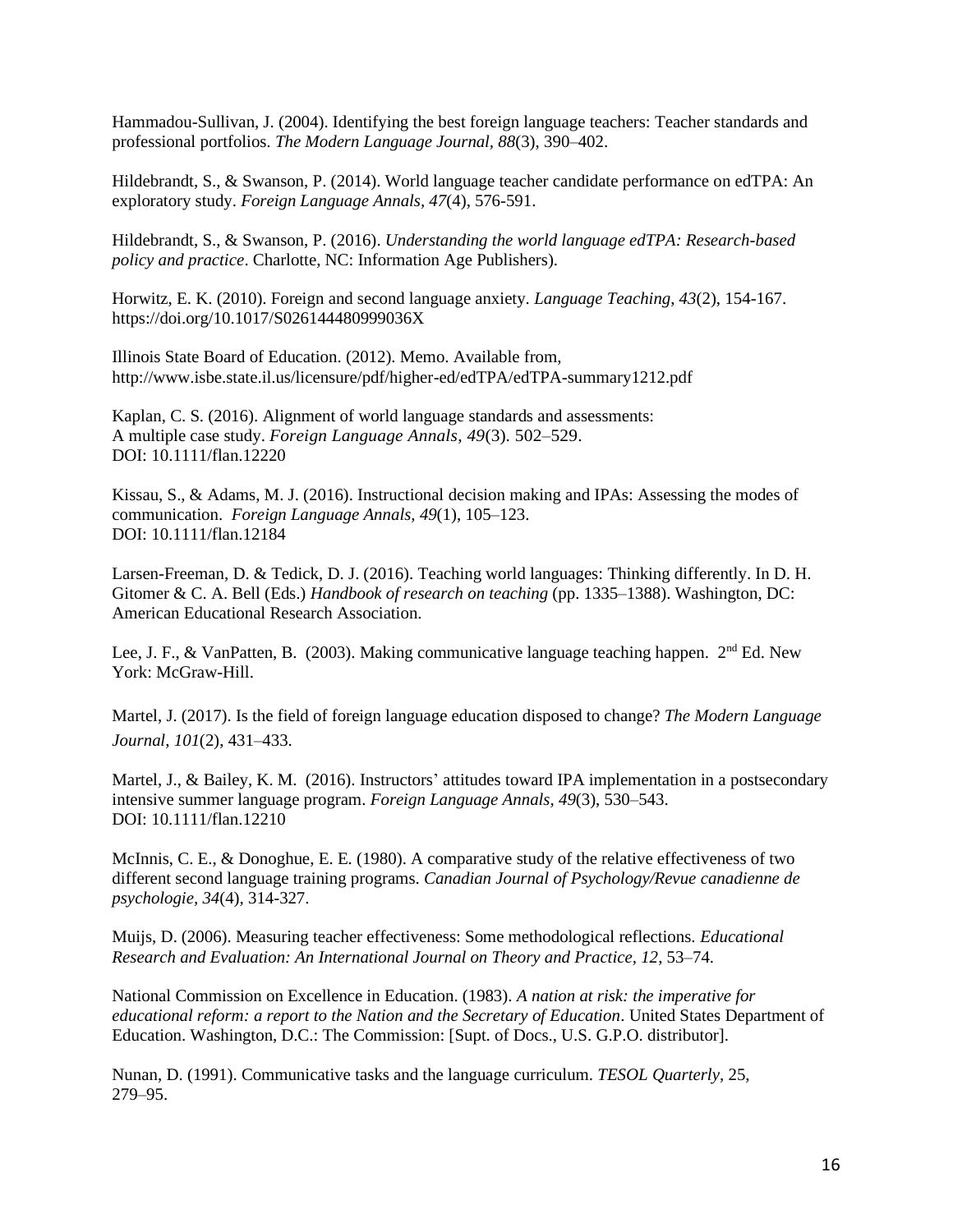Okraski, C. V., & Kissau, S. P. (2018). Impact of content-specific seminars on candidate edTPA preparation and performance. *Foreign Language Annals, 51*(3), 685-705. https://doi.org/10.1111/flan.12351

Olshtain, E., & Kupferberg, I. (1998). Reflective-narrative discourse of FL teachers exhibits professional knowledge. *Language Teaching Research, 2*(3), 185-202

Pearson. (2014). *Recommended video format and settings*. Available from, https://www.edtpa.com/.../RecommendedVideoFormatsandSettings.pdf

Pearson. (2019). edTPA *Submission and reporting dates*. Available from, https://www.edtpa.com/PageView.aspx?f=GEN\_ScoreReportDates.html

Renaissance Partnership for Improving Teacher Quality. (2002). *Teacher work sample: Performance prompt, teaching process standards, scoring rubrics*. Bowling Green, KY: Author,

Rosenbusch, M. H. (2005). The no child left behind act and teaching and learning languages in the U.S. Schools. *The Modern Language Journal, 89*, 250-261.

Rosenbusch, M. H., & Jensen, J. (2004). Status of foreign language programs in NECTFL states. *NECTFL Review, 56*, 26-37.

Sato, M. (2014). What is the underlying conception of teacher of the edTPA? *Journal of Teacher Education*, 1-14. Available from, http://jte.sagepub.com/content/early/2014/07/09/0022487114542518

Shrum, J. L., & Glisan, E. W. (2016). *Teacher's handbook: Contextualized language instruction*. Boston: Cengage Learning.

Stanford Center for Assessment, Learning, and Equity. (n.d.). *About edTPA*. Available from, https://edtpa.aacte.org/about-edtpa

Stanford Center for Assessment, Learning, and Equity. (2013). *2013 edTPA field test: Summary report*. Stanford, CA: Stanford University. Available from, http://edtpa.aacte.org/newsarea/announcements/edtpa-summary-report-is-now-available.html

Stanford Center for Assessment, Learning, and Equity. (2015a). edTPA world language assessment handbook. Stanford, CA: Stanford University.

Stanford Center for Assessment, Learning, and Equity. (2019a). *Recommended professional performance standard*. Stanford, CA: Stanford University. Available from, https://www.edtpa.com/PageView.aspx?f=GEN\_PerformanceStandard.html

Stanford Center for Assessment, Learning, and Equity. (2019b). *edTPA for Georgia*. Stanford, CA: Stanford University. Available from, https://www.edtpa.com/PageView.aspx?f=GEN\_Georgia.html

Strasheim, L. A. (1967). Target: methods; a program for the improvement of foreign language teacher preparation programs in Indiana colleges and universities, 1965-1967. Bloomington, IN: Indiana University. (ED037139).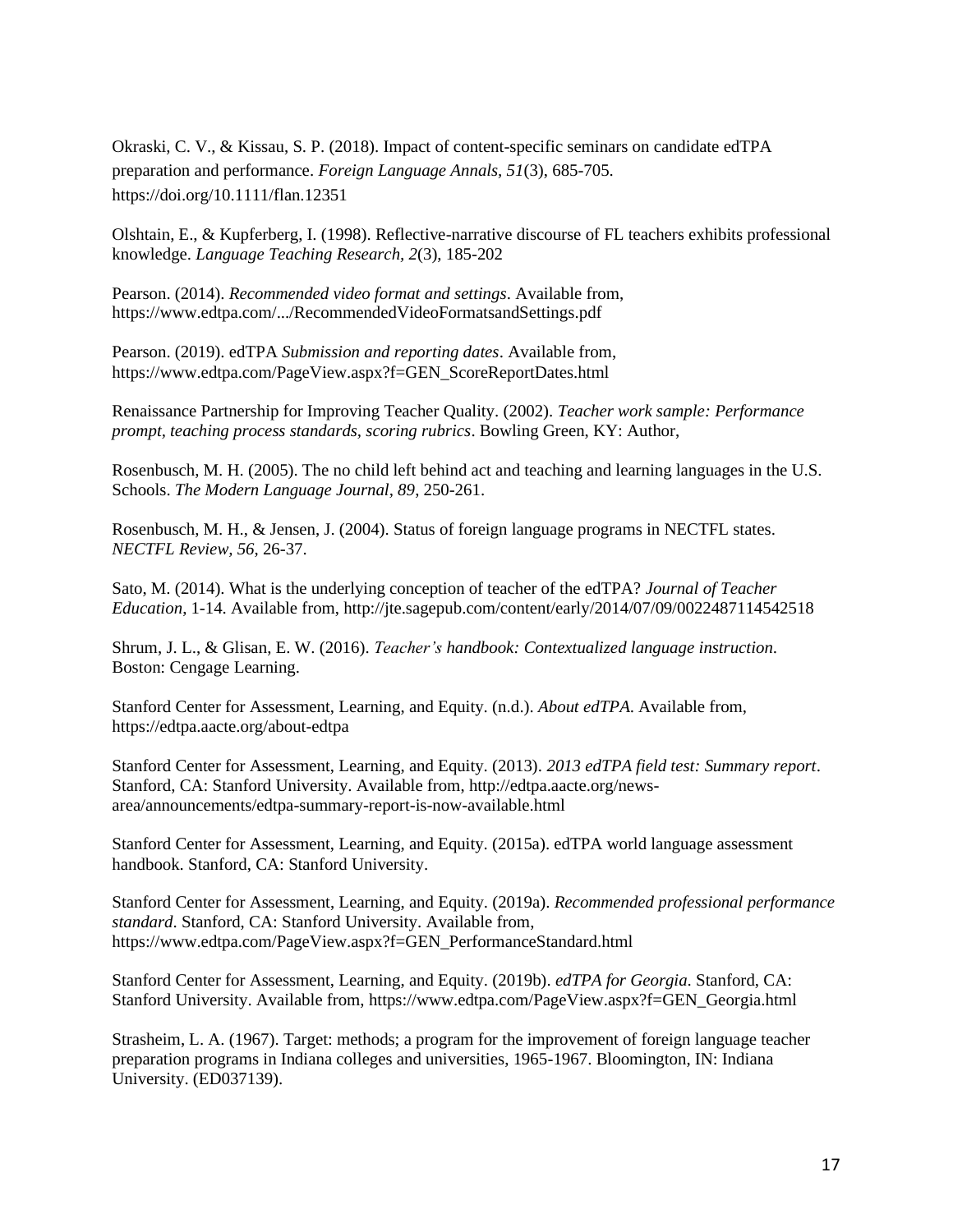Swanson, P. (2012). Second/foreign language teacher efficacy: Multiple factors and their relation to professional attrition. *Canadian Modern Language Review, 68*(1), 78-101. DOI: 10.3138/cmlr.68.1.078

Swanson, P. (2017). The future of K-12 teacher education: Spanish and Portuguese. *Hispania*, *100*(5), 261-267.

Swanson, P., & Goulette, E. (2018). The criticality of the integrated performance assessment in the world language edTPA. In P. Swanson & S. A. Hildebrandt (Eds.), *Researching edTPA Problems and Promises: Perspectives from ESOL, English, and wl teacher education* (pp.). Charlotte, NC: Information Age Publishing.

Swanson, P., & Hildebrandt, S. A. Communicative learning outcomes and world language edTPA: Characteristics of high-scoring portfolios. *Hispania, 100*(3), 331-347.

Tripp, T. R. & Rich, P. J. (2012). The influence of video analysis on the process of teacher change. *Teaching and Teacher Education*, *28,* 728-739.

Tum, D. O. (2015). Foreign language anxiety's forgotten study: The case of the anxious preservice teacher. *TESOL Quarterly*, 49(4), 627- 658.

U.S. Department of Education. (2004, March). *New no child left behind flexibility: Highly qualified teachers.* Washington, DC: U.S. Department of Education. Available from, http://www.ed.gov/nclb/methods/teachers/hqtflexibility.html

U.S. Department of Education. (2002). No Child Left Behind Act of 2001, Pub. L. No. 107-110, § 115, Stat. 1425. Available from, http://www2.ed.gov/ policy/elsec/leg/esea02/107-110.pdf

U.S. Department of Education. (2009). *Race to the top executive summary.* Available from, http://www2.ed.gov/programs/racetothetop/executive-summary.pdf

U.S. Department of Education. (2014). *Improving teacher preparation: Building on innovation*. Available from, http://www2.ed.gov/documents/teaching/teacher-prep.pdf

Wright, A. W., Knight, P. T., & Pomerleau, N. (1999). Portfolio people: Teaching and learning dossiers and innovation in higher education. *Innovative Higher Education, 24*(2), 89-103.

Zapata, G. C. (2016). University students' perceptions of integrated performance assessment and the connection between classroom learning and assessment. *Foreign Language Annals, 49*(1), 93-104.

# **ADDITIONAL READINGS**

Adair-Hauck, B, Glisan, E. W., & Troyan, F. J. (2014). *Implementing integrated performance assessment.* Alexandria, VA: ACTFL.

Adair-Hauck, B, Glisan, E. W., Koda, K., & Swender, E. B. (2006). The integrated performance assessment (IPA): Connecting assessment to instruction and learning. *Foreign Language Annals 39*(3):359 – 382. DOI: 10.1111/j.1944-9720.2006.tb02894.x

Hildebrandt, S., & Swanson, P. (2016). *Understanding the world language edTPA: Research-based*